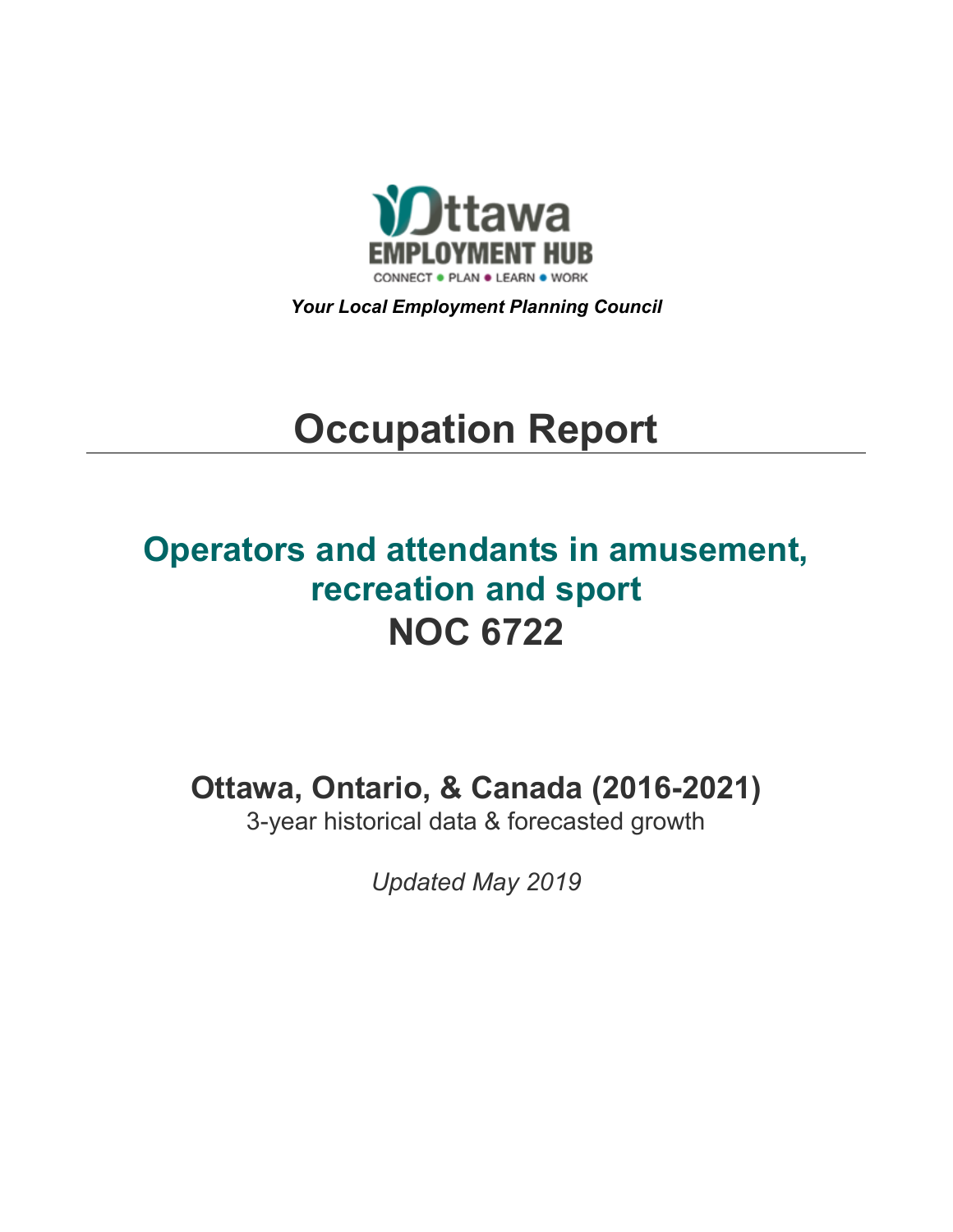

| Operators and attendants in amusement, recreation and sport |  | <b>Ottawa Outlook</b> |
|-------------------------------------------------------------|--|-----------------------|
|-------------------------------------------------------------|--|-----------------------|

|  | <b>NOC 6722</b> |
|--|-----------------|
|  |                 |

 $\lim_{x\to 0}$  **Fair**  $\star\star\star$  Good  $\star\star\star$ 

*Based on past and forecasted growth.*

#### **A Local Snapshot**

- Employment in this occupation **decreased in Ottawa from 2016 to 2018** (**1.5%**); it is forecast to **increase 6.6%** over the next three years.
- **18.1%** were **unemployed in Ottawa in 2016; 16 (1.2%)** of those in this occupation were **self-employed**.
- **Median hourly wage** for this occupation was **\$14.09**.
- **50.2%** of the 2018 jobs were in the **Other amusement and recreation industries** industry sector.
- Ottawa has a **significantly lower share of this occupation** than the nation.
- **Provincially**, this occupation showed an increase from 2016 to 2018 (**9.9%**); it is expected to increase an additional **8.5%** over the next three years.
- *Canada Job Bank* forecasted **fair** employment potential for this occupation in Ottawa from 2018-2020.

#### **Overview**

| 1,319 $(1\%$ were self-employed = 16)<br><b>Ottawa Jobs (2018)</b> |         |                      |       |
|--------------------------------------------------------------------|---------|----------------------|-------|
| 2016 Ottawa Unemployment Rate                                      | 18.1%   | Ontario              | 16.1% |
| Location Quotient to Nation (2018)                                 | 0.96    |                      |       |
| Change in Jobs (2016 - 2018)                                       | $-1.5%$ | $(2018 - 2021)$ 6.6% |       |

*NOTE: Location quotient (LQ) is a way of quantifying how concentrated a particular occupation is in a region compared to the nation or province. A quotient of 1.00 means Ottawa has the same share of the occupation as the nation/province. A quotient higher than 1.00 means Ottawa has a greater share, and lower than 1.00 means Ottawa's share is lower than the average.*

#### **OTTAWA | Percentile Earnings** *(not including self-employed)*



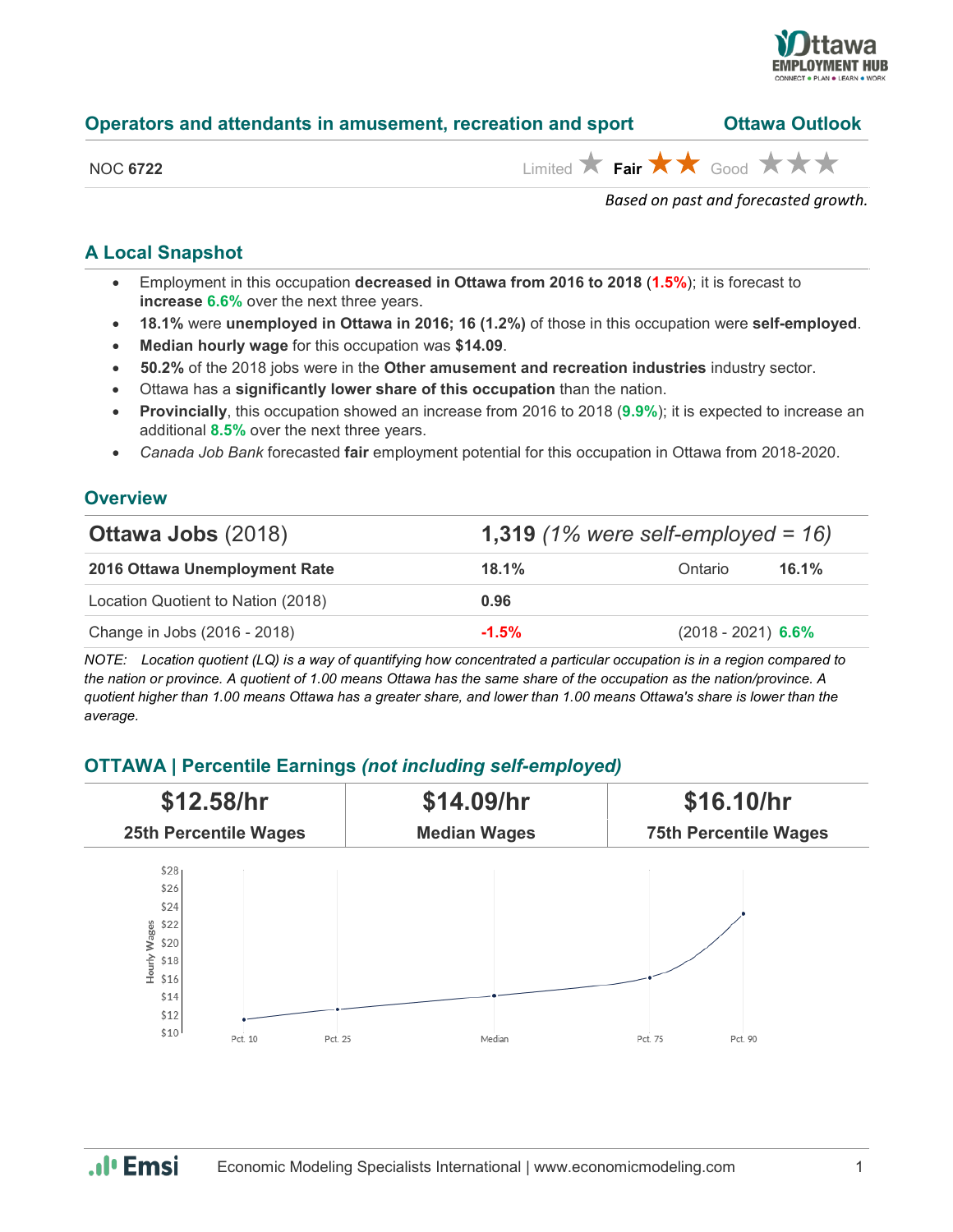

#### **Ottawa | Growth**

| 1,339            | 1,406            |                    | 5.0%                 |
|------------------|------------------|--------------------|----------------------|
| <b>2016 Jobs</b> | <b>2021 Jobs</b> | Change (2016-2021) | % Change (2016-2021) |

### **Regional Trends**



|           | <b>Region</b> |               | <b>2016 Jobs</b> | 2021 Jobs      | Change | % Change |
|-----------|---------------|---------------|------------------|----------------|--------|----------|
| o a       | Ottawa        |               | 1,339            | 1,406          | 67     | 5.0%     |
|           | Ontario       |               | 15,994           | 19,078         | 3,084  | 19.3%    |
|           | Canada        |               | 38,844           | 45,986         | 7,142  | 18.4%    |
|           |               | <b>Ottawa</b> |                  | <b>Ontario</b> |        | Canada   |
| 2016 Jobs |               | 1,339         |                  | 15,994         |        | 38,844   |
| 2017 Jobs |               | 1,320         |                  | 16,680         |        | 40,709   |
| 2018 Jobs |               | 1,319         |                  | 17,583         |        | 42,812   |
| 2019 Jobs |               | 1,351         |                  | 18,137         |        | 43,979   |
| 2020 Jobs |               | 1,381         |                  | 18,643         |        | 45,059   |
| 2021 Jobs |               | 1,406         |                  | 19,078         |        | 45,986   |

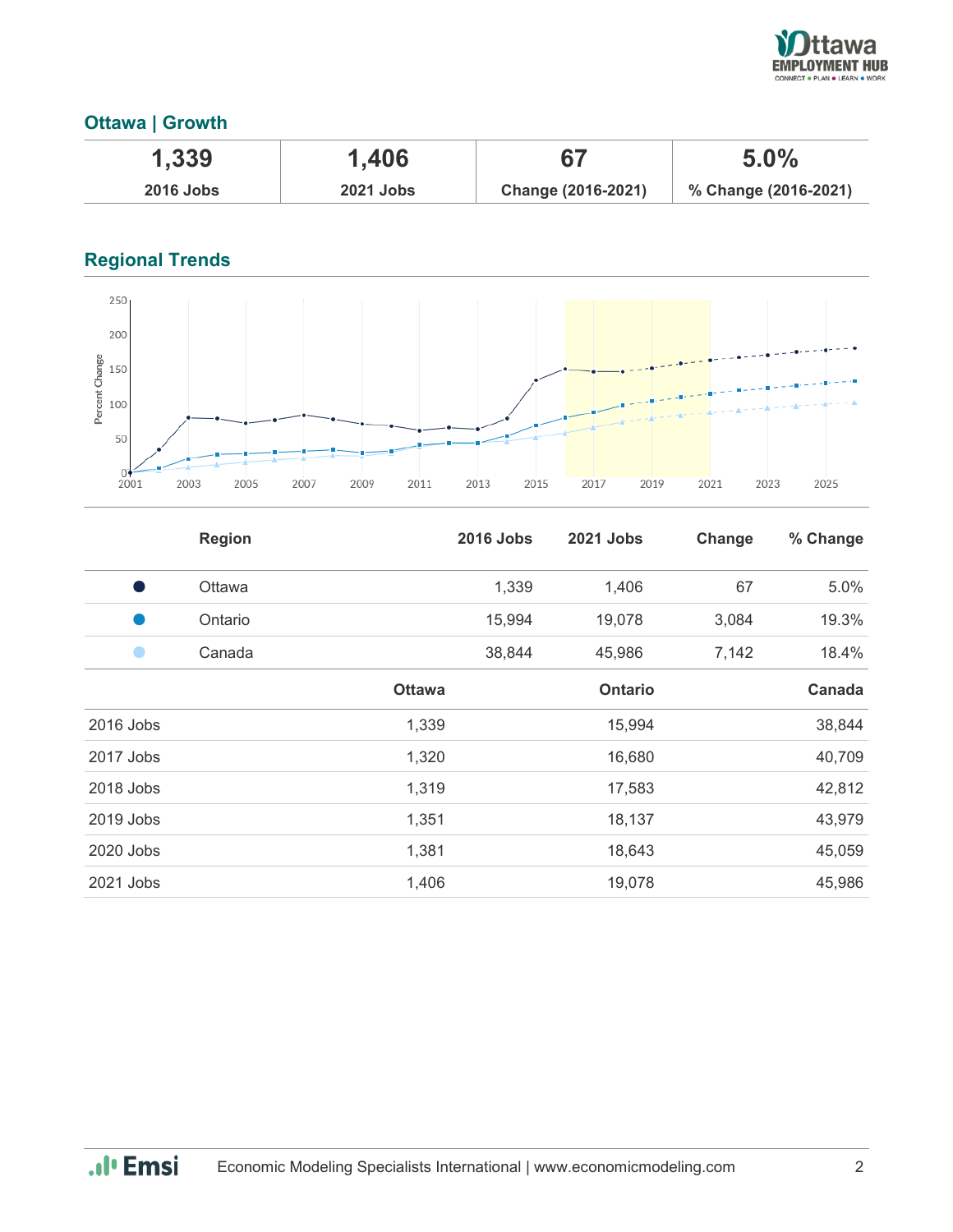

#### **Ottawa | Industries Employing this Occupation**

| <b>Industry</b>                                                         | Occupation<br>Jobs in<br><b>Industry</b><br>(2018) | $%$ of<br><b>Occupation</b><br>in Industry<br>(2018) | % of Total<br>Jobs in<br><b>Industry</b><br>(2018) |
|-------------------------------------------------------------------------|----------------------------------------------------|------------------------------------------------------|----------------------------------------------------|
| Other amusement and recreation industries                               | 663                                                | 50.2%                                                | 11.6%                                              |
| Local, municipal and regional public administration                     | 186                                                | $14.1\%$                                             | $1.1\%$                                            |
| Amusement parks and arcades                                             | 134                                                | 10.2%                                                | 40.9%                                              |
| Promoters (presenters) of performing arts, sports and similar<br>events | 47                                                 | 3.6%                                                 | $2.5\%$                                            |
| Lessors of real estate                                                  | 38                                                 | $2.9\%$                                              | $0.7\%$                                            |

*NOTE: Inverse staffing patterns provides a table of percentages that shows how regional occupations are divided up among regional industries. For example, an inverse staffing pattern for registered nurses may show that 70% of RNs are employed by hospitals, 10% by local government (i.e., public schools), 10% by nursing homes, and 10% by offices of physicians.*

#### **Educational programs and completions in Ottawa** *(public institutions only***)**

|                 |                | 71                                    |  |
|-----------------|----------------|---------------------------------------|--|
| Programs (2016) |                | <b>Completions (2016)</b>             |  |
| <b>CIP Code</b> | <b>Program</b> | <b>Completions (2016)</b>             |  |
| 31.01           |                | Parks, recreation and leisure studies |  |

*NOTE: EMSI Analyst uses Statistics Canada's PSIS data to compile completions for postsecondary programs offered in Canada, classified by the 2016 CIP codes. 2016 data includes those who graduated in spring 2017.*

#### **Job Postings by Month**



Total annual job postings: 13

*NOTE: Based on newly published job postings first found between January 01, 2018 and December 31, 2018 AND location is Ottawa Census Sub-division, Vicinity Jobs.*